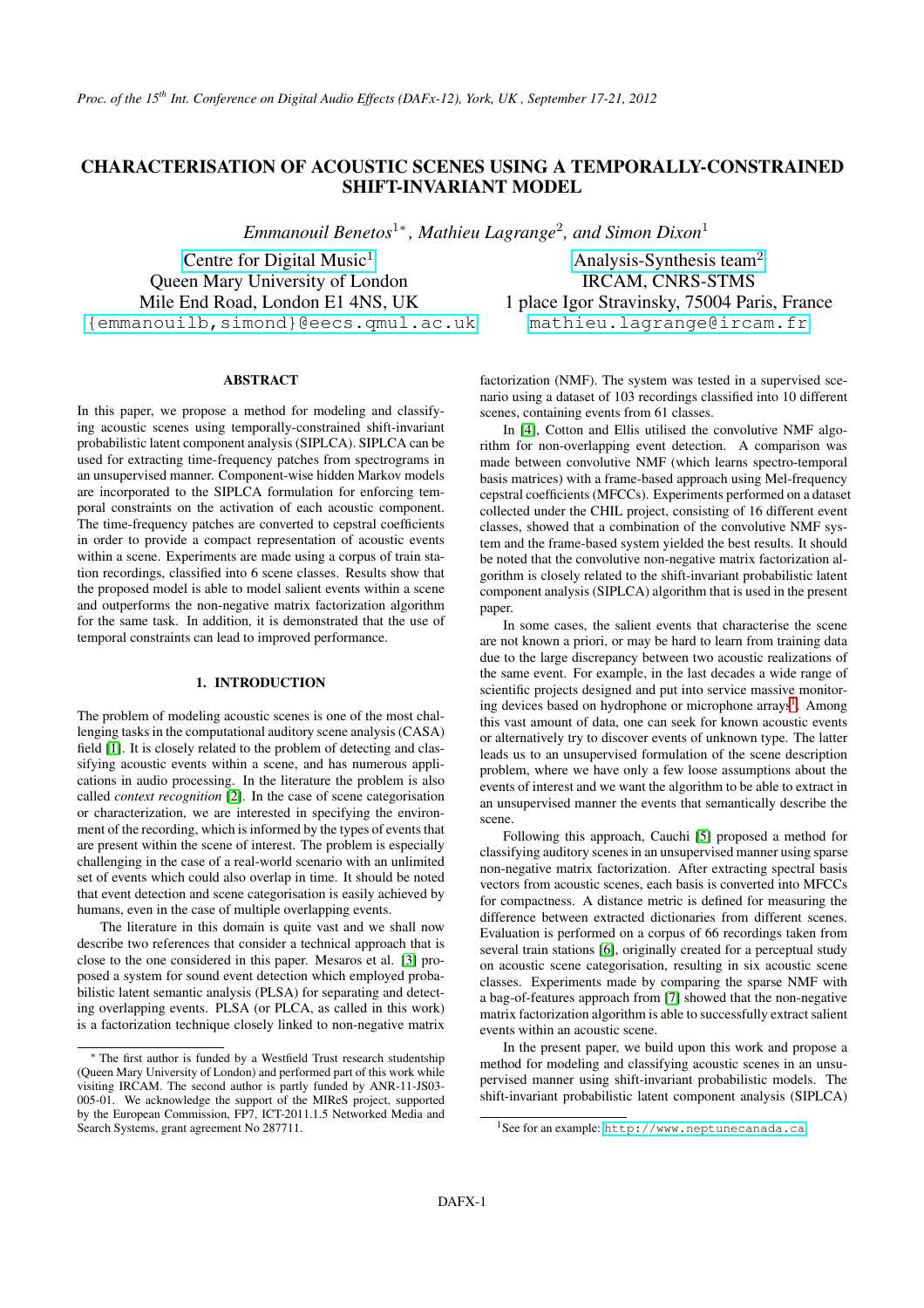algorithm [\[8\]](#page-6-7) is used in order to extract time-frequency basis matrices from log-frequency spectrograms. In addition, an algorithm is proposed for incorporating temporal constraints to the SIPLCA algorithm using component-wise hidden Markov models (HMMs). These temporal constraints control the occurrence of each acoustic event within a scene using on/off HMMs. The extracted timefrequency basis matrices are afterwards converted to a compact representation using cepstral coefficients. A distance metric is defined for comparing the extracted dictionaries between different acoustic scenes. Evaluation is performed on the same dataset of train station recordings as in [\[5\]](#page-6-4). Results using ranking and classification measures show that the proposed SIPLCA models outperform state-of-the art approaches for the same experiment, such as non-negative matrix factorization [\[5\]](#page-6-4) and a bag-of-frames approach with Gaussian mixture models [\[7\]](#page-6-6). In addition, it is shown that incorporating temporal constraints regarding the activation of acoustic scenes, as well as incorporating sparsity constraints on the same activation can lead to more informative basis vectors and thus to improved performance.

The outline of the paper is as follows. The shift-invariant probabilistic latent component analysis method is presented in Section [2.](#page-1-0) Section [3](#page-1-1) presents the proposed temporally-constrained model and the computation of the distance between acoustic scenes. The employed dataset of train station soundscapes, the utilised metrics, and the experimental results compared to other state-of-theart methods are shown in Section [4.](#page-4-0) Finally, conclusions are drawn and future directions are indicated in Section [5.](#page-5-0)

## **2. SHIFT-INVARIANT PLCA**

<span id="page-1-0"></span>Shift-invariant probabilistic latent component analysis (SIPLCA) was proposed in [\[8\]](#page-6-7) for extracting shifted structures from nonnegative data. It is a convolutive extension of the probabilistic latent component analysis (PLCA) algorithm, that was proposed by Smaragdis et al. [\[9\]](#page-6-8). As PLCA can be viewed as a probabilistic formulation of the non-negative matrix factorization (NMF) algorithm, SIPLCA can be viewed as a probabilistic formulation of the convolutive NMF algorithm [\[10\]](#page-6-9) using the Kullback-Leibler divergence as a cost function. SIPLCA has been used in the past for pitch tracking [\[11\]](#page-6-10) and automatic transcription of polyphonic music [\[12\]](#page-6-11).

The SIPLCA algorithm can support the extraction of a onedimensional basis from a spectrogram or the extraction of a timefrequency patch. In the present work, we will employ the latter SIPLCA model for extracting 2-dimensional time-frequency patches. The model takes as an input a normalized spectrogram  $V_{\omega,t}$  and approximates it as a bivariate distribution  $P(\omega, t)$ , where  $P(\cdot)$  denotes probability,  $\omega$  is the frequency index and t the time index.  $P(\omega, t)$  is decomposed as a series of time-frequency patches convolved over time. The model is formulated as follows:

<span id="page-1-3"></span>
$$
V_{\omega,t} \approx P(\omega, t) = \sum_{z} P(z) P(\omega, \tau | z) *_{\tau} P(t | z)
$$

$$
= \sum_{z} P(z) \sum_{\tau} P(\omega, \tau | z) P(t - \tau | z) (1)
$$

where  $P(\omega, \tau | z)$  is the time-frequency patch for the z-th component,  $P(z)$  is the component prior, and  $P(t|z)$  is the activation for each component. The unknown model parameters can be estimated using the expectation-maximization algorithm [\[13\]](#page-6-12):

<span id="page-1-5"></span>

Figure 1: *SIPLCA applied to a sequence of footsteps* ( $Z = 2$ ). *Top left: input constant-Q transform spectrogram, right: extracted time-frequency patches, bottom: extracted component activations.*

• Expectation step:

<span id="page-1-2"></span>
$$
P(z,\tau|\omega,t) = \frac{P(z)P(\omega,\tau|z)P(t-\tau|z)}{\sum_{z}\sum_{\tau}P(z)P(\omega,\tau|z)P(t-\tau|z)} \tag{2}
$$

• Maximization step:

<span id="page-1-4"></span>
$$
P(z) = \frac{\sum_{\omega, t, \tau} V_{\omega, t} P(z, \tau | \omega, t)}{\sum_{z, \omega, t, \tau} V_{\omega, t} P(z, \tau | \omega, t)}
$$
(3)

$$
P(\omega, \tau | z) = \frac{\sum_{t} V_{\omega, t} P(z, \tau | \omega, t)}{\sum_{\omega, \tau, t} V_{\omega, t} P(z, \tau | \omega, t)}
$$
(4)

$$
P(t|z) = \frac{\sum_{\omega,\tau} V_{\omega,t+\tau} P(z,\tau|\omega,t+\tau)}{\sum_{t,\omega,\tau} V_{\omega,t+\tau} P(z,\tau|\omega,t+\tau)}
$$
(5)

Equation [\(2\)](#page-1-2) is computed through the model of [\(1\)](#page-1-3) using Bayes' theorem and expresses the posterior of the unknown variables over the known data. The unknown matrices are initialized with random values. The update rules of [\(2\)](#page-1-2)-[\(5\)](#page-1-4) are iterated until convergence. Fig. [1](#page-1-5) gives an example of the SIPLCA algorithm, where SIPLCA is applied to a recording of footsteps with  $z = 2$ . The activations  $P(t|z)$  of the footsteps are clearly seen as spikes.

In [\[14\]](#page-6-13), sparsity constraints are applied to the model in order to provide as meaningful solutions as possible. The sparsity constraints are applied using an *entropic prior*, by modifying the update equations in the maximization step. In the present work, we will encourage sparsity on the component activation  $P(t|z)$  in order to derive informative time-frequency patches.

#### **3. PROPOSED METHOD**

## <span id="page-1-1"></span>**3.1. Motivation**

The motivation behind the model proposed in this paper is to include another level of temporality, which controls the appearance of the time-frequency patches in a recording. These temporal constraints can be supported by incorporating HMMs in the SIPLCA model. Ideally, the component activation function would consist of zeros in case of inactivity and ones at the time instants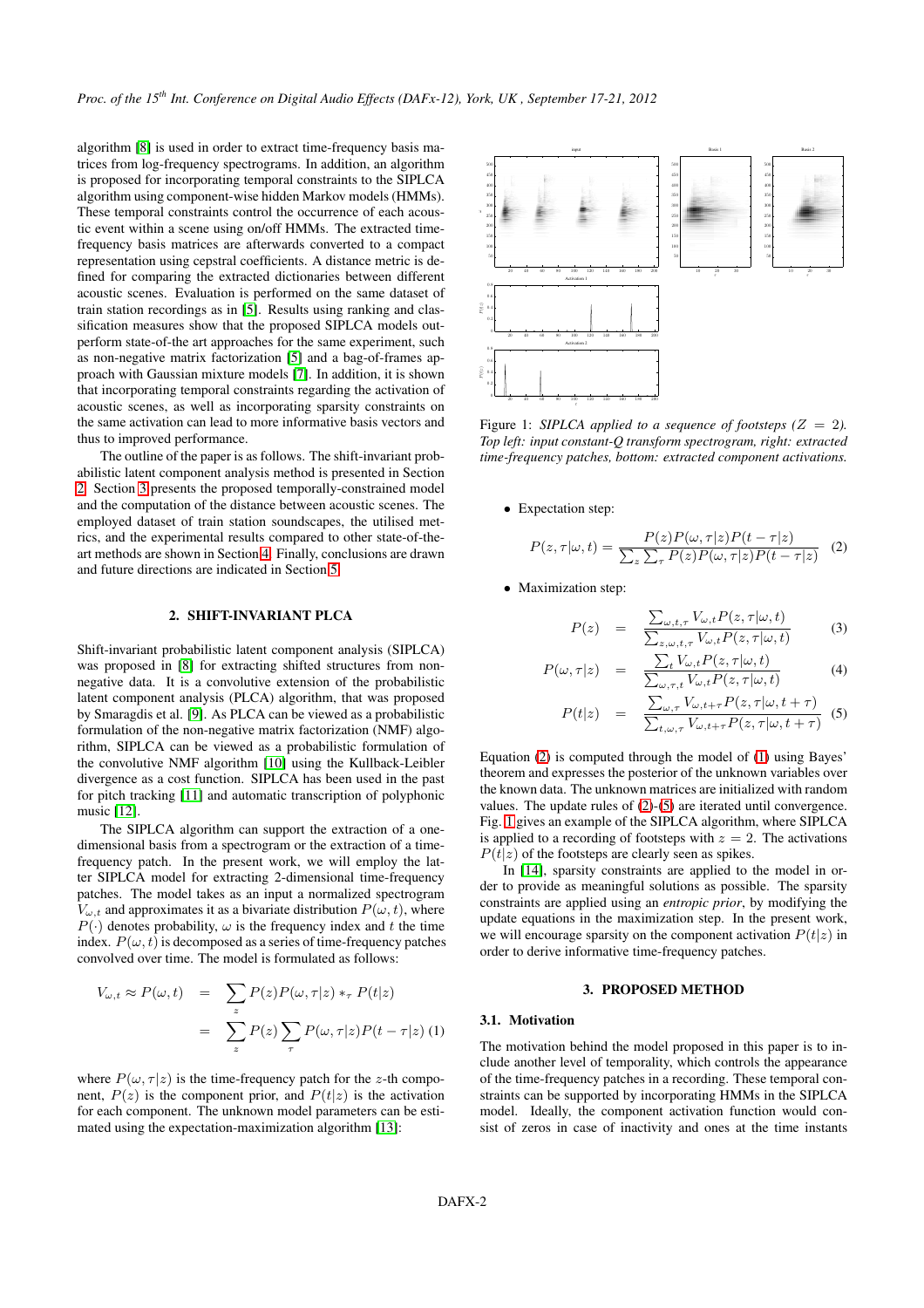where an event would appear. Each HMM can represent a certain component, which would be represented using a two-state, on/off model. This on/off model would serve as an event indicator function, which would enforce temporal constraints in the auditory scene activation matrix. Thus, in this case we propose a novel model which supports time-frequency patches for auditory scene characterization and also controls the temporal succession of events within the scenes.

This work will extend the temporally-constrained convolutive probabilistic model for pitch detection presented in [\[15\]](#page-6-14), which utilised shift-invariance over log-frequency for spectra instead of performing shift-invariance over time for time-frequency basis as in this work. These models which combine spectral factorization techniques with HMMs were first introduced in [\[16\]](#page-6-15), where the non-negative HMM algorithm was proposed. Fig. [2](#page-3-0) shows the diagram for the proposed system.

#### <span id="page-2-2"></span>**3.2. HMM-constrained Shift-invariant PLCA**

This proposed temporally-constrained model takes as input a normalized spectrogram  $V_{\omega,t}$  and decomposes it as a series of timefrequency patches. Also produced is a component activation matrix, as well as component priors. The activation of a each acoustic component is controlled via a 2-state HMM. The model can be formulated as:

$$
V_{\omega,t} \approx P(\omega,t) = \sum_{z} P(z) \sum_{q_t^{(z)}} P(\omega,\tau|z) *_{\tau} P(t|z) P(q_t^{(z)}|t)
$$
\n(6)

where  $q_t^{(z)}$  is the state sequence for the z-th component,  $z =$  $1, \ldots, Z$ . Since  $\sum_{q_t^{(z)}} P(q_t^{(z)} | t) = 1$ , we can revert to the nontemporally constrained model of the previous section. Thus in the model, the desired source activation is given by  $P(z|t)P(q_t^{(z)}) =$  $1|t)$ .

The activation sequence for each component is constrained using a corresponding HMM, which is based on the produced source activation  $P(z, t) = P(z)P(t|z)$ . In terms of the activations, the component-wise HMMs can be expressed as:

$$
P(\bar{z}) = \sum_{\bar{q}^{(z)}} P(q_1^{(z)}) \prod_t P(q_{t+1}^{(z)} | q_t^{(z)}) \prod_t P_t(z_t | q_t^{(z)}) \quad (7)
$$

where  $\bar{z}$  refers to the sequence of activations for a given component z,  $P(q_1^{(z)})$  is the prior probability,  $P(q_{t+1}^{(z)} | q_t^{(z)})$  is the transition matrix for the z-th component, and  $P_t(z_t|q_t^{(z)})$  is the observation probability ( $z_t$  refers to the activation at frame t). The observation probability for an active component is defined using a sigmoid curve:

$$
P_t(z_t|q_t^{(z)} = 1) = \frac{1}{1 + e^{-P(z,t) - \lambda}}
$$
(8)

where  $\lambda$  is a parameter that controls the component activation (a high value will lead to a low observation probability, leading to an 'off' state). The formulation of the observation function is similar to the one used for multiple note tracking in [\[17\]](#page-6-16).

As in the model of Section [2,](#page-1-0) the unknown parameters in the model can be estimated using the expectation maximization algorithm [\[13\]](#page-6-12). For the *Expectation* step, we compute the posterior for all the hidden variables:

$$
P(z, \tau, q_t^{(1)}, \dots, q_t^{(Z)} | \bar{z}, \omega, t) =
$$
  
\n
$$
P(q_t^{(1)}, \dots, q_t^{(Z)} | \bar{z}) P(z, \tau | q_t^{(1)}, \dots, q_t^{(Z)}, \omega, t)
$$
 (9)

Since we are utilising independent HMMs, the joint probability for all hidden source states is given by:

<span id="page-2-0"></span>
$$
P_t(q_t^{(1)}, \dots, q_t^{(Z)} | \bar{z}) = \prod_{z=1}^{Z} P_t(q_t^{(z)} | \bar{z})
$$
 (10)

where

<span id="page-2-1"></span>
$$
P_t(q_t^{(z)}|\bar{z}) = \frac{P_t(\bar{z}, q_t^{(z)})}{\sum_{q_t^{(z)}} P_t(\bar{z}, q_t^{(z)})} = \frac{\alpha_t(q_t^{(z)})\beta_t(q_t^{(z)})}{\sum_{q_t^{(z)}} \alpha_t(q_t^{(z)})\beta_t(q_t^{(z)})}
$$
(11)

and  $\alpha_t(q_t^{(z)}), \beta_t(q_t^{(z)})$  are the forward and backward variables for the  $z$ -th HMM [\[18\]](#page-6-17), which can be computed recursively:

$$
\alpha_1(q_1) = P(z_1|q_1)P(q_1) \n\alpha_{t+1}(q_{t+1}) = \left(\sum_{q_t} P(q_{t+1}|q_t)\alpha_t(q_t)\right) \cdot P_{t+1}(z_{t+1}|q_{t+1})
$$
\n(12)

$$
\beta_T(q_T) = 1 \n\beta_t(q_t) = \sum_{q_{t+1}} \beta_{t+1}(q_{t+1}) P(q_{t+1}|q_t) P_{t+1}(z_{t+1}|q_{t+1})
$$
\n(13)

The second term of [\(9\)](#page-2-0) can be computed using Bayes' theorem:

$$
P(z, \tau | q_t^{(1)}, \dots, q_t^{(Z)}, \omega, t) = P(z, \tau | \omega, t) =
$$
  
\n
$$
\frac{P(z)P(\omega, \tau | z)P(t - \tau | z)}{\sum_z \sum_{\tau} P(z)P(\omega, \tau | z)P(t - \tau | z) | t)}
$$
(14)

Finally, the posterior for the component transition matrix is given by:

$$
P_t(q_t, q_{t+1}|\bar{z}) =
$$
  
\n
$$
\frac{\alpha_t(q_t)P(q_{t+1}|q_t)\beta_{t+1}(q_{t+1})P_t(z_{t+1}|q_{t+1})}{\sum_{q_t, q_{t+1}} \alpha_t(q_t)P(q_{t+1}|q_t)\beta_{t+1}(q_{t+1})P_t(z_{t+1}|q_{t+1})}
$$
 (15)

For the *Maximization* step, the update rules for estimating the unknown parameters are:

$$
P(z) = \frac{\sum_{\omega,\tau,t} \overline{\sum}_{q_t^{(z)}} V_{\omega,t} P(z,\tau,q_t^{(1)},\ldots,q_t^{(Z)}|\omega,t)}{\sum_{z,\omega,\tau,t} \overline{\sum}_{q_t^{(z)}} V_{\omega,t} P(z,\tau,q_t^{(1)},\ldots,q_t^{(Z)}|\omega,t)} \quad (16)
$$

$$
P(\omega, \tau|z) = \frac{\sum_{t} \overline{\sum}_{q_{t}^{(z)}} V_{\omega, t} P(z, \tau, q_{t}^{(1)}, \dots, q_{t}^{(Z)}|\omega, t)}{\sum_{\omega, \tau, t} \overline{\sum}_{q_{t}^{(z)}} V_{\omega, t} P(z, \tau, q_{t}^{(1)}, \dots, q_{t}^{(Z)}|\omega, t)}
$$
(17)  

$$
P(t|z) = \frac{\sum_{\omega, \tau} \overline{\sum}_{q_{t}^{(z)}} V_{\omega, t+\tau} P(z, \tau, q_{t}^{(1)}, \dots, q_{t}^{(Z)}|\omega, t+\tau)}{\sum_{t, \omega, \tau} \overline{\sum}_{q_{t}^{(z)}} V_{\omega, t+\tau} P(z, \tau, q_{t}^{(1)}, \dots, q_{t}^{(Z)}|\omega, t+\tau)}
$$
(18)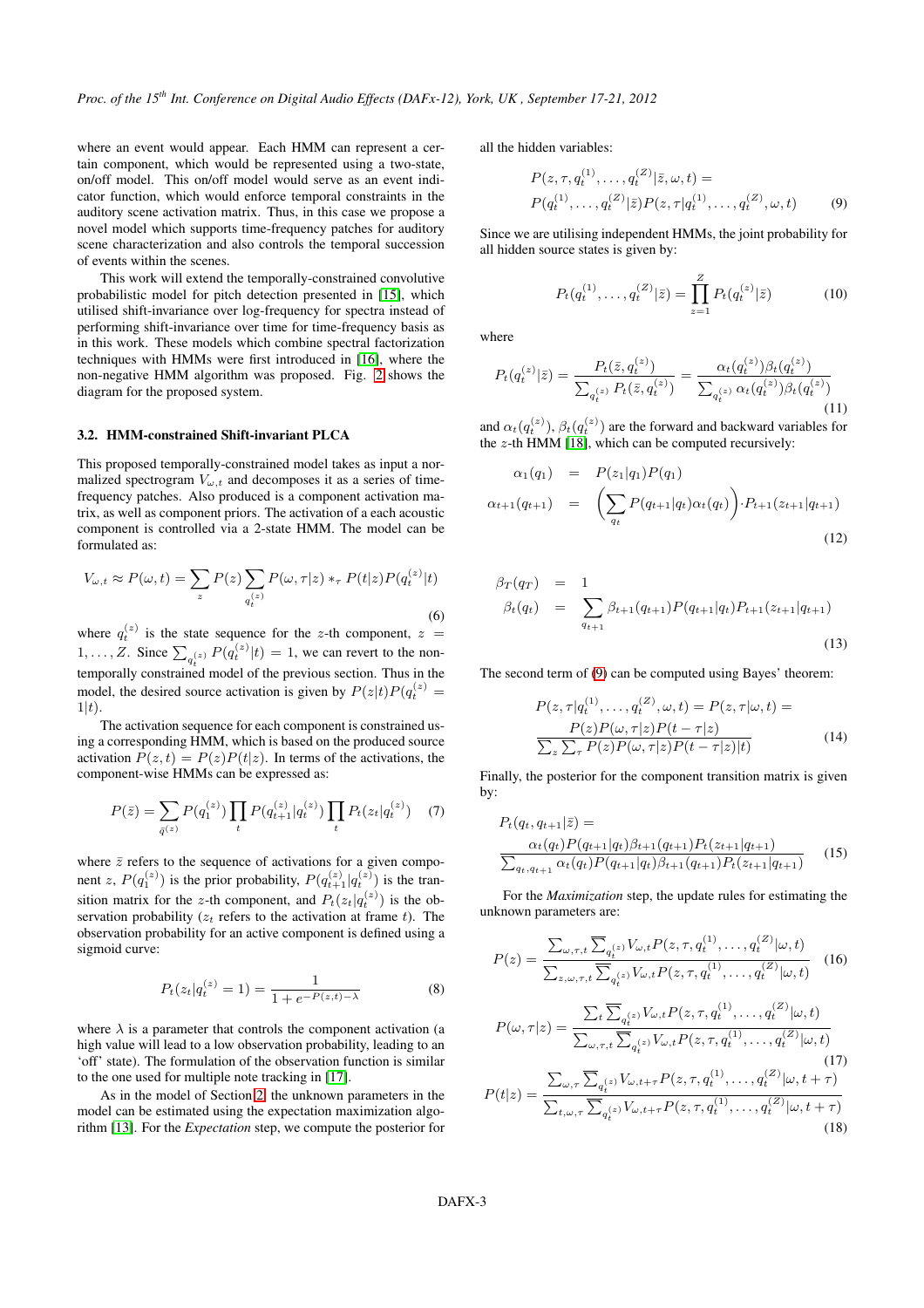

<span id="page-3-0"></span>Figure 2: *Diagram for the proposed acoustic scene classification system.*

<span id="page-3-2"></span>

Figure 3: *Extracted time-frequency patches using the proposed model. The recording is part of the dataset by [\[6\]](#page-6-5), explained in Section [4.](#page-4-0)*

$$
P(q_{t+1}^{(z)}|q_t^{(z)}) = \frac{\sum_t P(q_t^{(z)}, q_{t+1}^{(z)}|\bar{z})}{\sum_{q_{t+1}^{(z)}} \sum_t P(q_t^{(z)}, q_{t+1}^{(z)}|\bar{z})}
$$
(19)

<span id="page-3-1"></span>
$$
P(q_1^{(z)}) = P_1(q_1^{(z)}|\bar{z})
$$
\n(20)

where  $\sum_{q_i^{(z)}} = \sum_{q_i^{(1)}} \cdots \sum_{q_i^{(Z)}}$ . Eq. [\(20\)](#page-3-1) updates the compothe true  $\begin{pmatrix} a_i & a_{i'} & a_i \\ a_i & a_{i'} & a_i \end{pmatrix}$  is the update equantions of the proposed model are a combination of the SIPLCA update rules and the forward-backward HMM algorithm. The final event activation is given by the activation for each component given by the model and the probability for an active state for the corresponding component:

$$
P(z, t, q_t^{(z)} = 1) = P(z)P(t|z)P(q_t^{(z)} = 1|t)
$$
 (21)

As in the SIPLCA model of Section [2,](#page-1-0) sparsity constraints are applied to  $P(t|z)$  using the entropic prior of [\[14\]](#page-6-13) in order to obtain a sparse component activation. In Fig. [3,](#page-3-2) extracted time-frequency patches can be seen, from a recording employed for evaluation (described in Section [4\)](#page-4-0) using the proposed method with  $Z = 5$ . Components corresponding to different acoustic events can be seen in the figure. For all the experiments performed in this paper, the length of each basis has been set to 400ms.

#### <span id="page-3-4"></span>**3.3. Acoustic Scene Distance**

For computing the distance between acoustic scenes, we first compute the constant-Q transform [\[19\]](#page-6-18) of each 44.1 kHz recording with a log-frequency resolution of 5 bins per octave and an 8 octave span with 27.5 Hz set as the lowest frequency. The step size is set to 40 ms. Afterwards, time-frequency patches are extracted using the proposed HMM-constrained SIPLCA algorithm of Sec-tion [3.2](#page-2-2) with  $Z = \{10, 25, 50\}$  bases and  $\lambda = 0.005$  (the value was set after experimentation). Sparsity was enforced to  $P(t|z)$ using an entropic prior method of [\[14\]](#page-6-13) with sparsity parameter values  $sH = \{0, 0.1, 0.2, 0.5\}$ . In all cases the length of each basis is set to 400 ms.

For each basis  $W = P(\omega, \tau | z)$ , very small values are replaced by the median value of  $W$ . Afterwards, a vector of 13 cepstral coefficients is computed for each basis frame  $w[k]$ ,  $(k = 1, \ldots, K)$ , in order to result in a compact representation for computational speed purposes. In order to convert a vector  $w[k]$  into cepstral coefficients, we employ the formula presented in [\[20\]](#page-6-19):

$$
c_i = \sum_{k=1}^{K} \log(w[k]) \cos\left(i\left(k - \frac{1}{2}\right)\frac{\pi}{K}\right) \tag{22}
$$

where  $i = 1, \ldots, 13$ . Each vector of cepstral coefficients is then normalized to the range [0,1] region. Thus, the first coefficient that corresponds to the DC component of the signal is dropped. Finally, for each time-frequency basis, the coefficients are summed together over time, thus resulting in a single vector representing a basis. This compressed basis vector is denoted as  $W(z)$ , where z denotes the component index.

For computing the distance between a scene  $l$  and a scene  $m$ , we employ the same steps as in [\[5\]](#page-6-4). Firstly, we compute the element wise distance between a basis  $W_l(z)$ ,  $z = 1, \ldots, Z$  and the nearest basis of dictionary  $W_m$ :

$$
d_r(l,m) = \min_{j \in [1,Z]} ||W_l(z) - W_m(j)|| \tag{23}
$$

The final distance between two acoustic scenes is defined as:

<span id="page-3-3"></span>
$$
D(l,m) = \sum_{z=1}^{Z} d_z(l,m) + d_z(m,l)
$$
 (24)

Equation [\(24\)](#page-3-3) is formulated in order for the distance measure between two scenes to be symmetric. In the end, the acoustic scene distance matrix D is used for evaluation.

We acknowledge that quantifying the distance between two basis vectors by considering the Euclidean distance of their time average most probably leads to a loss of descriptive power of our model. This choice is made for tractability purposes. Indeed, for the corpus used in this study and 50 bases per item, building the matrix  $D$  involves comparing about  $10^6$  bases. Finding an efficient way of considering the time axis during the distance computation is left for future research.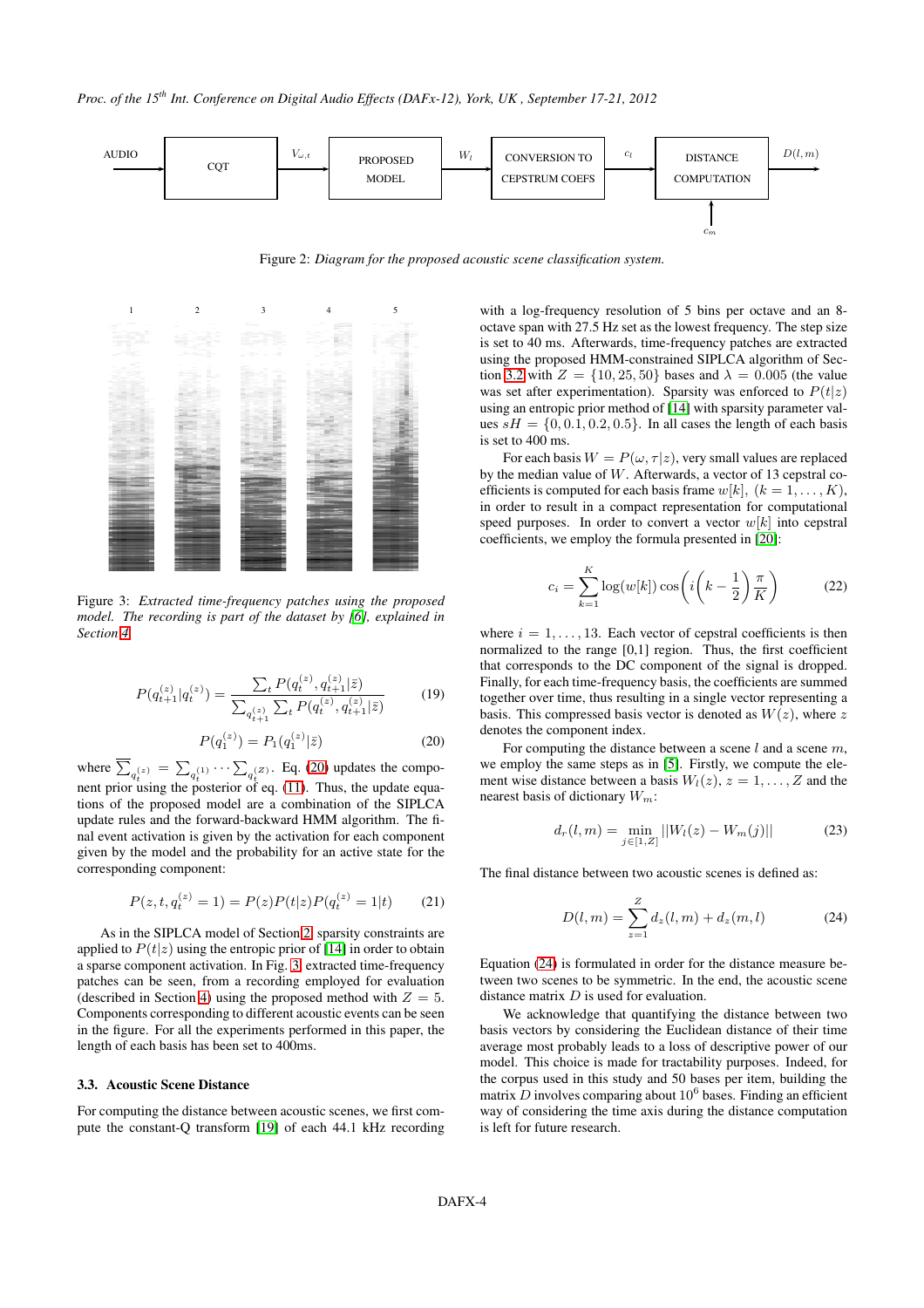<span id="page-4-1"></span>

| Scene       |  |  | Platform   Hall   Corridor   Waiting   Ticket Office   Shop |  |
|-------------|--|--|-------------------------------------------------------------|--|
| No. Samples |  |  |                                                             |  |

Table 1: *Class distribution in the employed dataset of acoustic scenes.*

## **4. EVALUATION**

# <span id="page-4-0"></span>**4.1. Dataset**

For the acoustic scene classification experiments we employed the dataset created by J. Tardieu [\[6\]](#page-6-5). The dataset was originally created for a perceptual study on free- and forced-choice recognition of acoustic scenes by humans. It contains 66 44.1 kHz files recorded in 6 different train stations (Avignon, Bordeaux, Lille Flandres, Nantes, Paris Est, Rennes). Each file is classified into a 'space', which corresponds to the location this file was recorded: platforms, halls, corridors, waiting room, ticket offices, shops. The recordings contain numerous overlapping acoustic events, making even human scene classification a nontrivial task. In Table [1,](#page-4-1) the class distribution for the employed dataset can be seen. In addition to the ground truth included for each recording, an additional scene label is included as a result of the forced-categorisation perceptual study performed in [\[6\]](#page-6-5).

## **4.2. Evaluation metrics**

For evaluation, we employed the same set of metrics that were used in [\[5\]](#page-6-4) for the same experiment, namely the mean average precision (MAP), the 5-precision, and the classification accuracy of a nearest neighbour classifier. The MAP and 5-precision metrics are utilised for ranked retrieval results, where in this case the ranking is given by the values of the distance matrix  $D$ . MAP is able to provide a single-figure metric across recall levels and can describe the global behaviour of the system. It is computed using the average precision, which is the average of the precision obtained for the set of top  $n$  documents existing after each relevant document is retrieved. The 5-precision is the precision at rank 5, i.e. when the number of relevant samples is equal to 5. It corresponds to the number of samples in the smallest class, which describes the system performance at a local scale.

Regarding the classification accuracy metric, for each row of  $D$  we apply the  $k$ -nearest neighbour classifier with 11 neighbours, which corresponds to the average number of samples per class.

## **4.3. Results**

Acoustic scene classification experiments were performed using the SIPLCA algorithm of [\[8\]](#page-6-7) and the proposed SIPLCA algorithm with temporal constraints (TCSIPLCA). Comparative results are also reported using a bag-of-frames (BOF) approach of [\[7\]](#page-6-6) reported in [\[5\]](#page-6-4). The bag-of-frames method computes several audio features which are fed to a Gaussian mixture model classifier. The NMF method of [\[5\]](#page-6-4) was also implemented and tested. Results are also compared with the human perception experiment reported in [\[6\]](#page-6-5). Experiments were performed using different dictionary sizes  $Z$  and sparsity parameters  $sH$  (details on the range of values can be seen in Section [3.3\)](#page-3-4).

The best results using each employed classifier are presented in Table [2.](#page-4-2) The proposed temporally-constrained SIPLCA model outperforms all other classifiers using both metrics, apart from the

<span id="page-4-2"></span>

| Model                          | <b>MAP</b> | 5-Precision |
|--------------------------------|------------|-------------|
| Human Perception [6]           | 0.62       | 0.73        |
| Random                         | 0.25       | 0.18        |
| <b>BOF</b> [7]                 | 0.24       | 0.18        |
| NMF ( $Z = 50$ , $sH = 0.99$ ) | 0.32       | 0.29        |
| SIPLCA ( $Z = 25, sH = 0.2$ )  | 0.33       | 0.35        |
| $TCSIPLCA (Z = 25, sH = 0.2)$  | 0.34       | 0.36        |

Table 2: *Best MAP and 5-precision results for each model.*

human forced categorisation experiment. The proposed method slightly outperforms the standard SIPLCA algorithm, which in turn outperforms the NMF algorithm. It can also be seen that the BOF method is clearly not suitable for such experiment, since the audio features employed in this method are more appropriate for non-overlapping events, whereas the dataset that is utilised contains concurrent events and a significant level of background noise. However, the human categorisation experiment from [\[6\]](#page-6-5) outperforms all other approaches.

More detailed results for the SIPLCA algorithm using different sparsity parameter values and a different number of extracted bases  $(Z)$  can be seen in Fig. [4](#page-5-1) (a). In all cases, enforcing sparsity improves performance. It can also be seen that the best performance is reported for  $Z = 25$ , although the performance of the system using  $Z = 50$  improves when greater sparsity on  $P(t|z)$  is encouraged. Detailed results for the proposed TCSIPLCA method can be seen in Fig. [4](#page-5-1) (b), using different dictionary sizes and sparsity values. It can be seen that the performance reaches a peak when  $sH = 0.2$ , for the case of  $Z = 25$ . When using a dictionary size of  $Z = 50$ , the performance of the proposed method is slightly decreased. Thus, selecting the appropriate number of components is important in the performance of the proposed method, since using too many components will lead to a parts-based representation which in the unsupervised case will lead to non representative dictionaries. Likewise, selecting too few bases will lead to a less descriptive model of the input signal.

Regarding classification accuracy using 11-nearest neighbours, results are shown in Table [3.](#page-5-2) Again, the TCSIPLCA method outperforms all the other automatic approaches. In this case however, the non-negative matrix factorization approach from [\[5\]](#page-6-4) outperforms the SIPLCA algorithm by 0.5%. For the TCSIPLCA algorithm, the best performance is again reported for  $sH = 0.2$ , while for the NMF approach the best performance is reported for  $sH = 0$ . Regarding dictionary size, the best results are reported for  $Z = 50$ . Detailed classification results using the SIPLCA and TCSIPLCA methods can be seen in Figures [4](#page-5-1) (c) and [4](#page-5-1) (d), respectively.

Some experiments were performed by selecting only basis vectors that correspond to a sparse activation  $P(t|z)$ . In the PLCA domain, the sparseness criterion can be given by maximizing the  $l_2$  norm as in [\[21\]](#page-6-20), due to the fact that all elements of the activation matrix take values between 0 and 1. However, the performance of the SIPLCA and TCSIPLCA algorithms in fact decreased slightly when selecting only the basis vectors that corresponded to the sparsest activations. This issue may be addressed in the future by enforcing sparsity only to certain components that represent salient events and keeping the rest of the components (which could represent noise) without enforcing sparsity.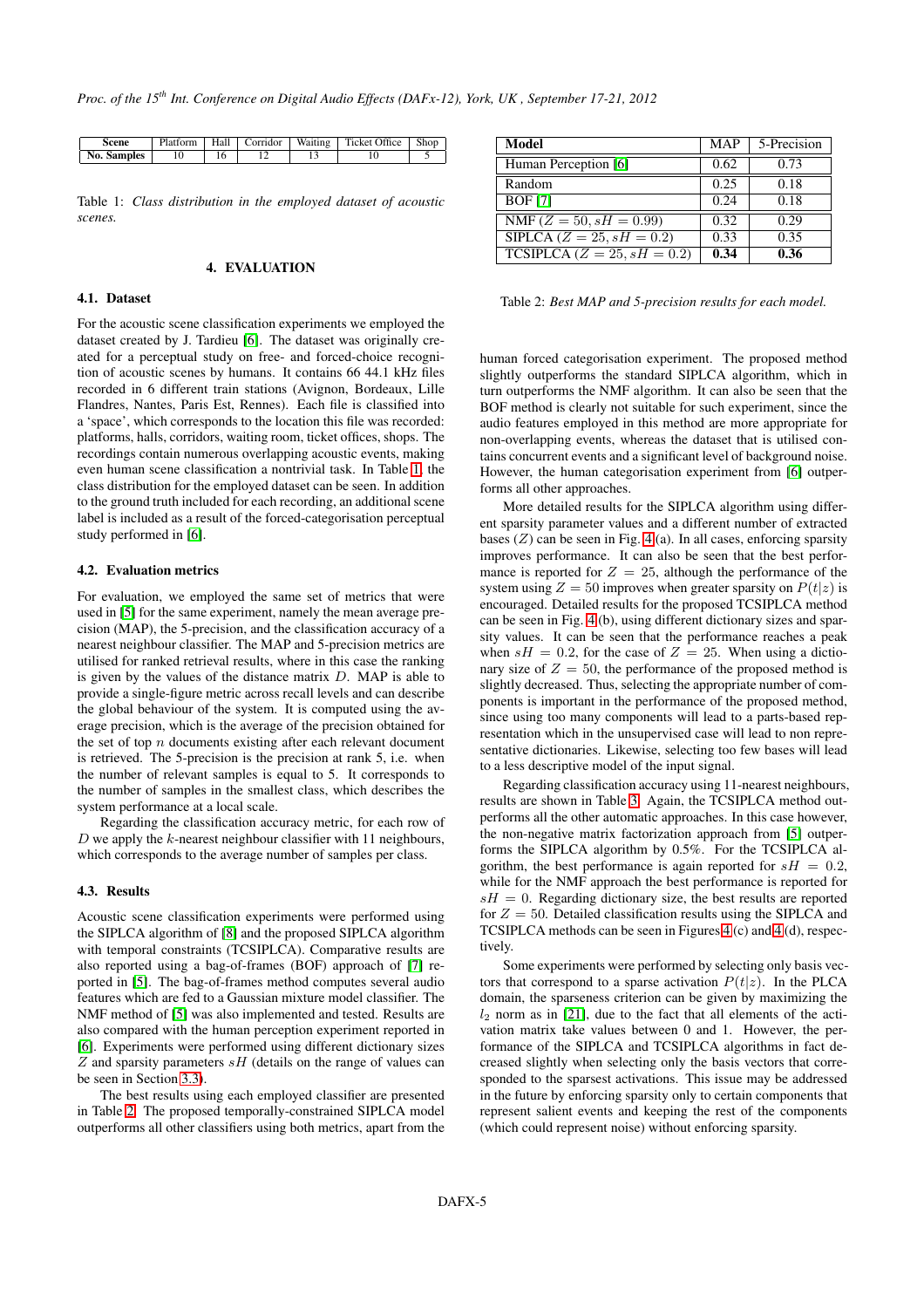

<span id="page-5-1"></span>Figure 4: Acoustic scene classification results (MAP) using the (a) SIPLCA and (b) TCSIPLCA algorithm with different sparsity parameters and dictionary size  $(Z)$ . Classification accuracy  $(\%)$  using the (c) SIPLCA and (d) TCSIPLCA algorithm with different sparsity parameters and dictionary size  $(Z)$ .

<span id="page-5-2"></span>

| <b>Classifier</b>                               | Accuracy $%$ |
|-------------------------------------------------|--------------|
| Human Perception [6]                            | 54.8%        |
| Random                                          | 16.6%        |
| <b>BOF</b> [7]                                  | 19.7%        |
| $\overline{\text{NMF}}$ ( $Z = 50$ , $sH = 0$ ) | 34.1%        |
| SIPLCA ( $Z = 25$ , $sH = 0.5$ )                | 33.6%        |
| TCSIPLCA ( $Z = 50$ , $sH = 0.2$ )              | 35.0%        |

Table 3: *Best classification accuracy for each model.*

## **5. CONCLUSIONS**

<span id="page-5-0"></span>In this work we proposed a method for modeling and classifying acoustic scenes using shift-invariant probabilistic methods. The shift-invariant probabilistic latent component analysis algorithm was utilised for learning time-frequency patches from an input acoustic signal in an unsupervised manner. An algorithm was proposed for incorporating temporal constraints to the SIPLCA model using hidden Markov models, in order to constrain the activation of each event in the signal. In the classification stage, each extracted time-frequency basis is converted into a compact vector of cepstral coefficients for computational speed purposes. The em-

ployed dataset consisted of recordings taken from six types of scenes at different train stations. Comparative experiments were performed using a standard non-negative matrix factorization approach, as well as a bag-of-frames algorithm which is based on computing audio features. Results show that using shift-invariant models for learning time-frequency patches improves classification performance. Moreover, incorporating temporal constraints in the SIPLCA model as well as enforcing sparsity constraints in the component activation resulted in improved classification performance.

However, the classification performance of the proposed computational methods is still significantly lower than the human forced categorisation task presented in [\[6\]](#page-6-5). We acknowledge that this performance is in our case an upper bound that may not even be reached by purely data-driven methods since humans most probably make extensive use of prior knowledge but the significant gap between the human and computational performances indicates that there is potentially room for improvement on the computational side.

In order to improve spectrogram factorization techniques such as NMF and SIPLCA, additional constraints and knowledge need to be incorporated into the models. A hierarchical model which would consist of event classes and component subclasses would result in a richer model, but would also require prior information